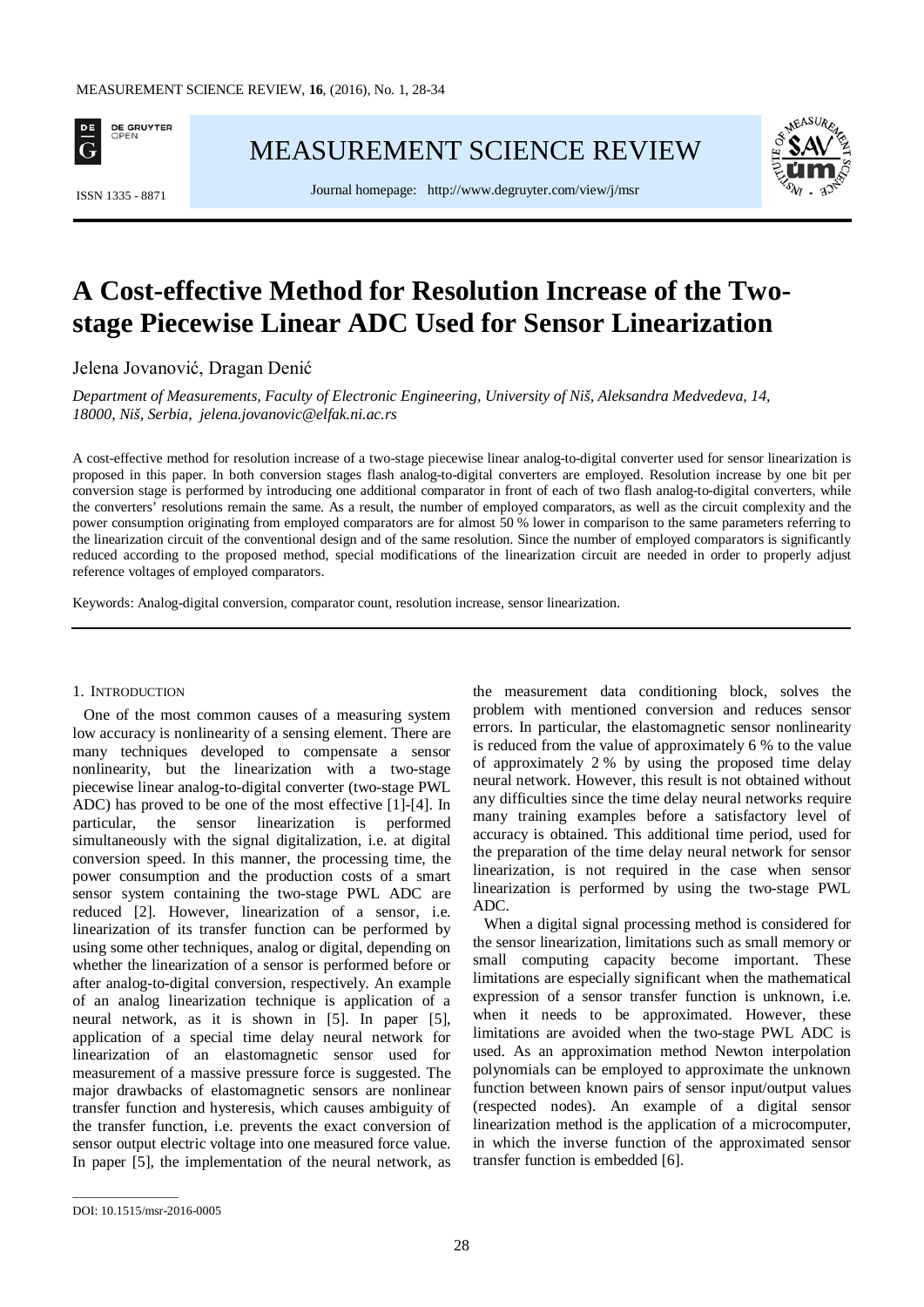In papers [2]-[4], different circuit designs of the two-stage PWL ADC are proposed for a sensor linearization and digitalization of a sensor output signal. Common for all proposed designs is that in both conversion stages flash ADCs are employed. The reference resistor ladder, comparators and the priority encoder are the main parts of the flash ADC architecture [7]. Also, the transfer function of the first stage flash ADC is a piecewise linear approximation of a nonlinear function inverse to a sensor transfer function. In this manner, the transfer function of the circuit section starting from a sensor input and ending with the first stage flash ADC output is linear. In other words, sensor nonlinearity is compensated in the first stage of analog-todigital conversion. The piecewise linear transfer function of the first stage flash ADC is composed of linear segments of unequal width bounded by the points that are called break voltages [2]-[4]. Break voltages are the reference voltages of the comparators that are composing the first stage piecewise linear flash ADC.



Fig.1. a) An optical rotary encoder transfer function, sin(*x*). b) The piecewise linear approximation of arcsin(*x*) function as the transfer function of the 3-bit first stage piecewise linear flash ADC, with the break voltages *Vi*.

The most important advantage of the two-stage PWL ADC is that it can be easily adapted for linearization of any sensor type. This adaptation is performed by changing the transfer function of the first stage piecewise linear flash ADC. In particular, break voltages need to be changed in order to fit

the first stage flash ADC transfer function to correspond to the piecewise linear approximation of a function inverse to a sensor transfer function. Thus, in paper [2], humidity sensor nonlinearity is treated and in a high percentage eliminated by adjusting break voltages so the first stage flash ADC transfer function corresponds to the piecewise linear approximation of a function inverse to the humidity sensor transfer function. The same principle is applied to the linearization of a magneto-resistive sensor bridge [3] and an optical rotary encoder [4] used for angular position determination of rotating objects.

The implementation of the second conversion stage comes from the need to reduce the quantization error introduced in the first conversion stage, which simultaneously increases the measurement resolution and the accuracy of the measurement results.

For better understanding of the linearization process, in Fig.1.a) is given an optical rotary encoder transfer function modelled with a mathematical function  $sin(x)$  [4], and in Fig.1.b) is given a corresponding piecewise linear approximation of its inverse function arcsin(*x*). In accordance with the previous statements, the piecewise linear approximation of the function  $arcsin(x)$  is the first stage flash ADC transfer function. From Fig.1.b), it can be observed that the input range of the 3-bit first stage piecewise linear flash ADC is divided into eight linear segments of unequal width. These segments are bounded by the break voltages  $V_i$ ,  $i=1, 2, ..., 7$ . These voltages are obtained at the optical encoder output for the input angle values  $x_i$  [rad],  $i=1, 2, ..., 7$ , that are uniformly distributed between boundaries of the optical encoder input range that is spanning from 0 to  $\pi/2$  [rad] (see Fig.1.a)). The sine values of selected angles represent the break voltages that are nonuniformly distributed between 0 and 1V, which is the maximal voltage that can be obtained at the optical encoder output. At the same time, the optical encoder output range represents the 3-bit first stage piecewise linear flash ADC input range and the break voltages  $V_i$  are the comparators' reference voltages. The output of the first stage flash ADC is a 3-bit digital code word. To conclude, the piecewise linear flash ADC transfer function is chosen with a goal to provide linear relation between the output digital code and the measured angle.

In papers [2]-[4], the reference resistor ladder that is setting up the reference voltages of the comparators of the first stage piecewise linear flash ADC, consists of resistors with mutually unequal resistances since the piecewise linear flash ADC input range consists of linear segments of unequal width. In addition, in papers [2] and [3], resistors are variable in order to provide the change of break voltages when the type of a sensor is changed. In any case, the linearization starts by comparing a sample of an analog input voltage (sensor output voltage) with break (reference) voltages. In this manner, the most significant bits of the final digital output code are obtained. These bits represent the linear segment of the first stage piecewise linear flash ADC input range to which the sample belongs. Break voltages, which are bounding the resolved segment, are the boundaries of the input range of the second stage flash ADC. The second stage flash ADC has linear transfer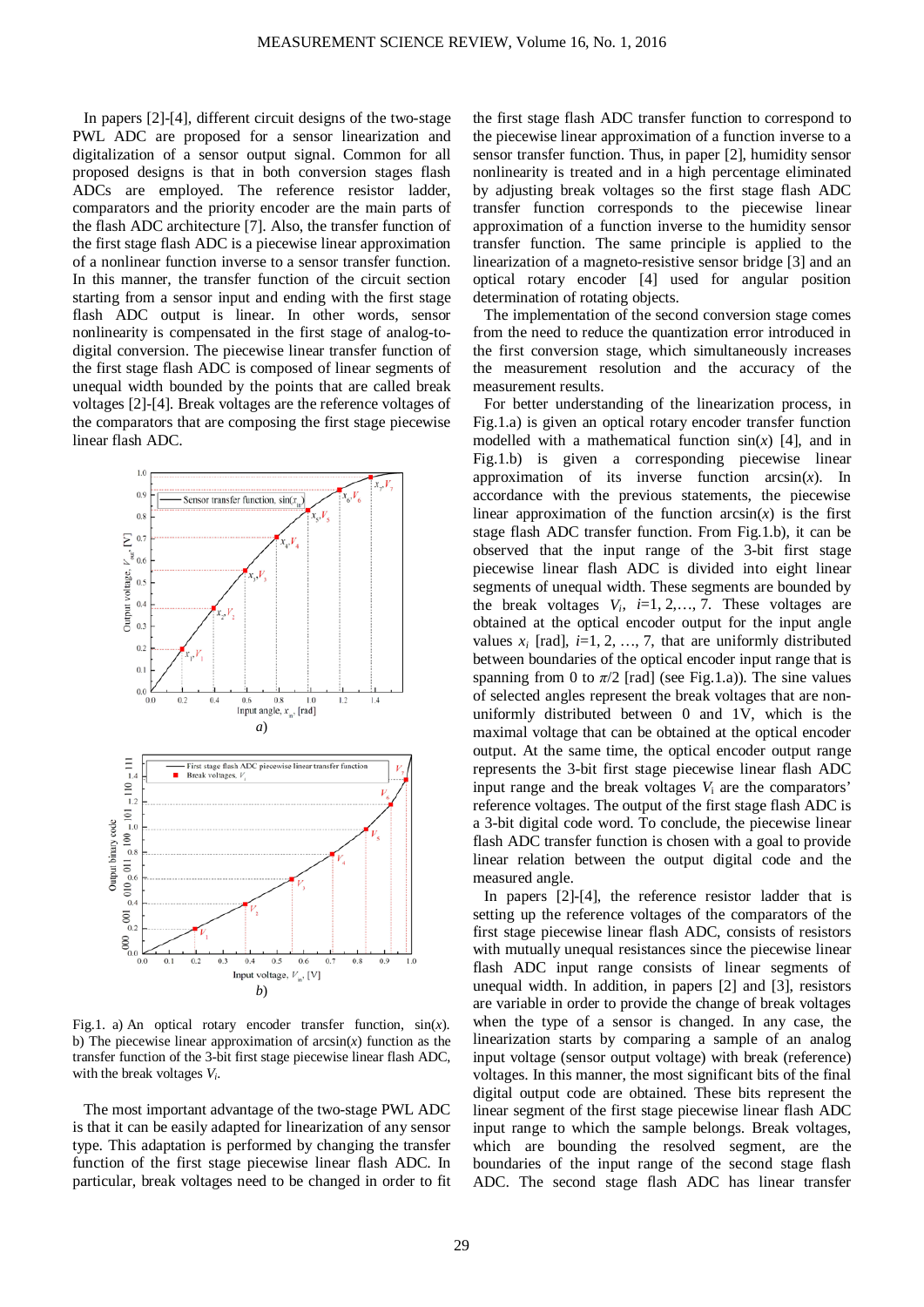function, i.e. its input range is composed of uniform cells of equal width. For this reason, its reference resistor ladder consists of non-variable resistors with mutually equal resistances. By using the second stage flash ADC the remaining bits of the final digital output code are obtained, i.e. the measurement resolution is increased and the measurement accuracy is improved.

In this paper, a cost-effective method for resolution increase of the previously described two-stage PWL ADC is proposed. The proposed method provides resolution increase by one bit per conversion stage by introducing one additional comparator in front of each employed flash ADC, while ADC converters' resolutions remain the same. The cost-effectiveness of the proposed method is reflected in the fact that the complexity and the power consumption, originating from the employed comparators, are lower in comparison to the two-stage PWL ADC where the resolution increase is performed by increasing flash ADCs' resolutions, i.e. when the conventional method for the resolution increase is applied.

More details about the proposed method for the two-stage PWL ADC resolution increase and its comparison to the conventional method are given in the following section of the paper. The numerical results concerning the number of employed comparators, as the most power consuming components of the circuit, are obtained. After the analysis of the obtained numerical results, the conclusions are derived.

# 2. THE PROPOSED METHOD

Flash type ADCs provide the highest conversion speed among other ADC types, but at the cost of higher complexity and higher power consumption [7]. The number of comparators that are composing the flash ADC is  $2^N-1$ , where *N* stands for the flash ADC resolution, so the flash type ADC has a significant drawback that the resolution increase by one bit doubles the number of comparators that are composing its circuit [7]. Due to its emerging and significant application in sensor linearization, any design modification that can eliminate or minimize known drawbacks caused by the resolution increase would be of great importance. In order to perform a resolution increase in a cost-effective manner, in [8] and [9] the authors suggest introduction of one or more comparators before flash ADC to split its input range into two, four, eight or more equal sections. In this manner, only one additional comparator is needed to increase the resolution by one bit, while the flash ADC resolution remains the same. In this paper, the resolution increase by one bit per conversion stage is performed by introducing one comparator in front of each of two flash ADCs that are composing the two-stage PWL ADC. In contrast to [8] and [9], in this paper, a comparator introduced in the first conversion stage does not split the flash ADC input range into two equal sections. In other words, difference between our design of the first stage flash ADC and the flash ADC designs proposed in [8] and [9] is in the value of a reference voltage of the comparator introduced in the first conversion stage. Consequently, due to the specific manner in which this voltage is set, additional modifications of the reference resistor ladder of the first stage flash ADC are required. In the second stage of

conversion the additional comparator splits the flash converter input range (bounded by the break voltages determined in the first conversion stage) into two equal sections. To adjust the reference voltage of this comparator to be in the middle between boundaries of the selected segment, the conventional design of the second conversion stage is altered as well.

As already stated, the flash ADC has the advantage of being very fast because the conversion occurs in a single cycle, and the disadvantage that it requires a large number of comparators that need to be carefully matched and properly biased. However, the conversion time does not increase with the increase of resolution. When higher resolution and smaller power consumption for a given resolution are required, multistage conversion is employed. In this paper two-stage conversion is exploited. The two-stage principle reduces the number of bits to be converted into two smaller groups. The proposed method for the modification of the two-stage PWL ADC combines principles from SAR and flash architectures inside one conversion stage. While a flash converter uses many comparators to convert in a single cycle, a SAR converter uses a single comparator over many cycles to make its conversion [7]. The proposed modifications of the two-stage architecture imply the inclusion of one comparator per conversion stage to provide conversion and linearization of a sensor using lowerresolution flash ADCs. In the proposed design, one complete conversion process is finished after two conversion cycles per conversion stage (one comparator plus one flash ADC), i.e. there are four conversion cycles in one complete conversion process. This approach reduces the number of comparators and reduces the logic complexity compared to a conventional two-stage PWL ADC. The trade-off results in a slower conversion speed compared to conventional two-stage PWL ADC. However, measurement results are still obtained faster when the linearization and the analog-to-digital conversion are performed simultaneously, than by using an analog/digital linearization method that is performed before/after the analog-to-digital conversion.

In order to get a better insight into differences between the conventional and the proposed design of the two-stage PWL ADC, we have assumed the same initial circuit resolution of 10 bits with the 2-bit first stage and the 8-bit second stage.

Fig.2. illustrates the 12-bit two-stage PWL ADC of the conventional design composed of a 3-bit piecewise linear flash ADC and a 9-bit differential flash ADC, while Fig.3. and Fig.4. present the proposed designs of the first  $(1+2)$ -bit conversion stage and the second  $(1+8)$ -bit conversion stage, respectively. Also, these figures are showing circuits when the variation of break voltages, due to replacement of a sensor, is not expected.

Higher complexity and power consumption of the circuit shown in Fig.2. originate from larger number of comparators employed in comparison to the proposed design of the two-stage PWL ADC of the same resolution. This is the main reason to avoid the conventional approach for the two-stage PWL ADC resolution increase. In comparison to the conventional design of the 3-bit first conversion stage, where seven comparators are employed, in the proposed design of the 3-bit first conversion stage four comparators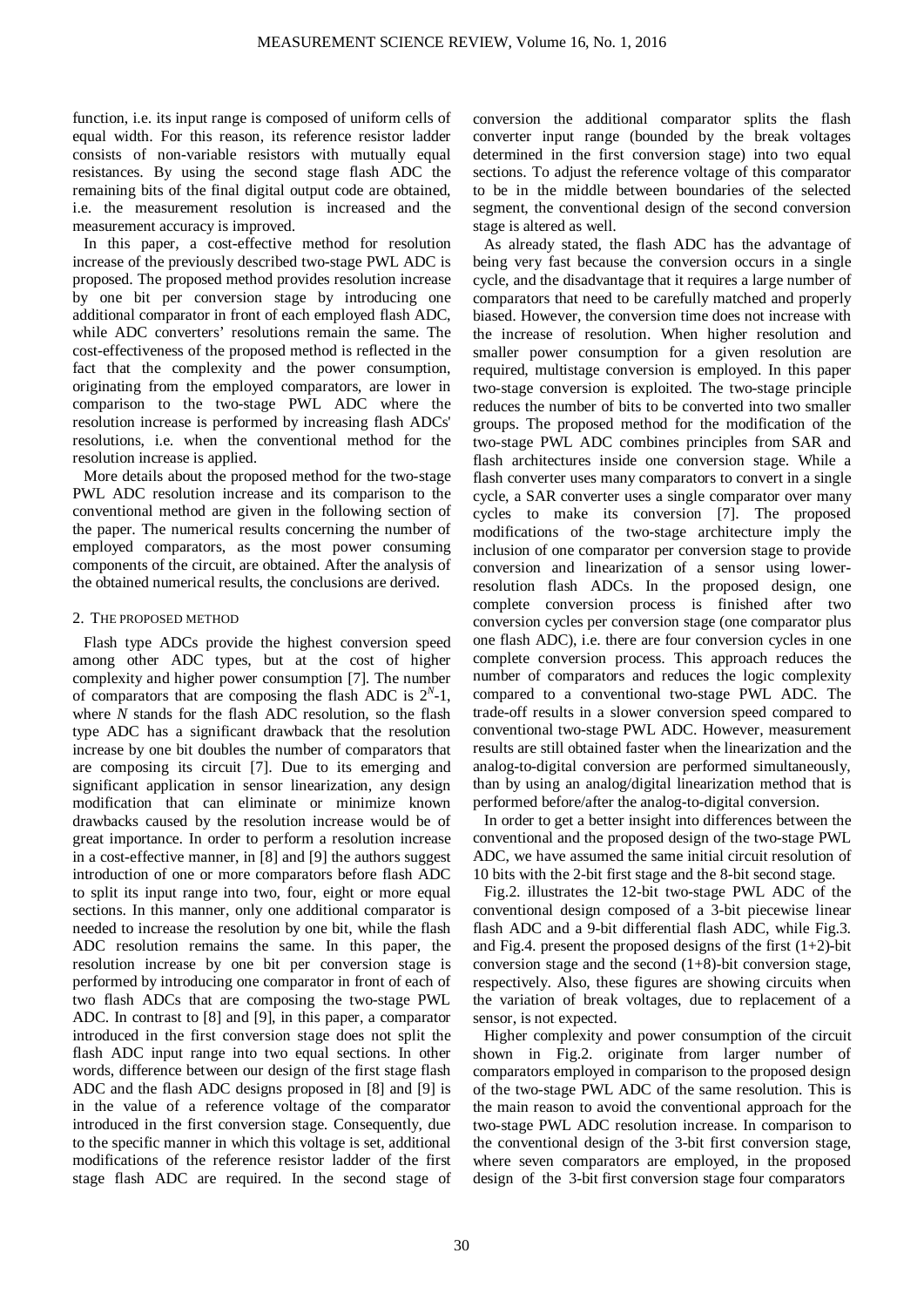are employed, including the newly introduced comparator C1 (Fig.3.). However, in both cases, seven reference (break) voltages are needed and are mutually equal for both designs, but the reference resistor ladders that are setting them up are different. For example, the reference voltage  $V_{\text{refl}}$  of the additional comparator C1 is equal to the central break voltage  $V_4$  of the 3-bit piecewise linear flash ADC of the conventional design.

In addition, the complexity and production costs of the conventional circuit are higher in comparison to the proposed circuit since the 3-bit first stage (Fig.2.) employs the 3-bit priority encoder and two analog multiplexers 8-to-1. These blocks require a higher number of logic circuits than it is needed for the realization of the 2-bit priority

encoder, two analog multiplexers 2-to-1 and two analog multiplexers 4-to-1 used in the  $(1+2)$ -bit first conversion stage of the proposed circuit (Fig.3.).

In the first conversion stage of the proposed circuit (Fig.3.), the comparator C1 and the 2-bit flash ADC1  $(N_1=2)$ ) provide the 3-bit resolution, while in the second stage (see Fig.4.) the comparator C2 and the 8-bit differential flash ADC2  $(N_2=8)$  provide the 9-bit resolution. Depending on the output bit of the comparator C1, the reference voltages of the 2-bit flash ADC1, which employs three comparators, are  $V_3$ ,  $V_2$  and  $V_1$ , or  $V_7$ ,  $V_6$  and  $V_5$ . As it can be noted, seven reference voltages are needed ( $V_{\text{refl}}=V_4$  and  $V_1$ ,  $V_2$ ,  $V_3$ ,  $V_5$ ,  $V_6$ and  $V_7$ ), but the reference resistor ladder that is setting them up is different from the conventional design shown in Fig.2.



Fig.2. The 12-bit two-stage PWL ADC with the conventional design (both conversion stages).



Fig.3. The proposed design of the first (1+2)-bit analog-to-digital conversion stage of the 12-bit two-stage PWL ADC.

The reference voltages of comparators employed in the first conversion stage correspond to measured parameter values that are obtained by dividing the sensor input range into  $2^{(N1+1)}$  uniform segments (as an example see Fig.1.a)). However, most outer boundaries of the sensor input range are not used for the calculation of the reference voltages. For example, for the 3-bit first conversion stage  $(N_1=2)$  we have  $2<sup>3</sup>=8$  segments and nine segment boundaries. When the first and the last boundary (the boundaries of the sensor input range) are excluded, seven measured parameter values and seven voltages at the sensor output are obtained. The obtained (break, reference) voltages are not equidistant due to the sensor nonlinearity. Reference voltage  $V_{refl}$  of the comparator C1 (Fig.3.) corresponds to the voltage obtained at the output of the sensor when the value of a measured parameter  $x$  is equal to one half of the sensor input range.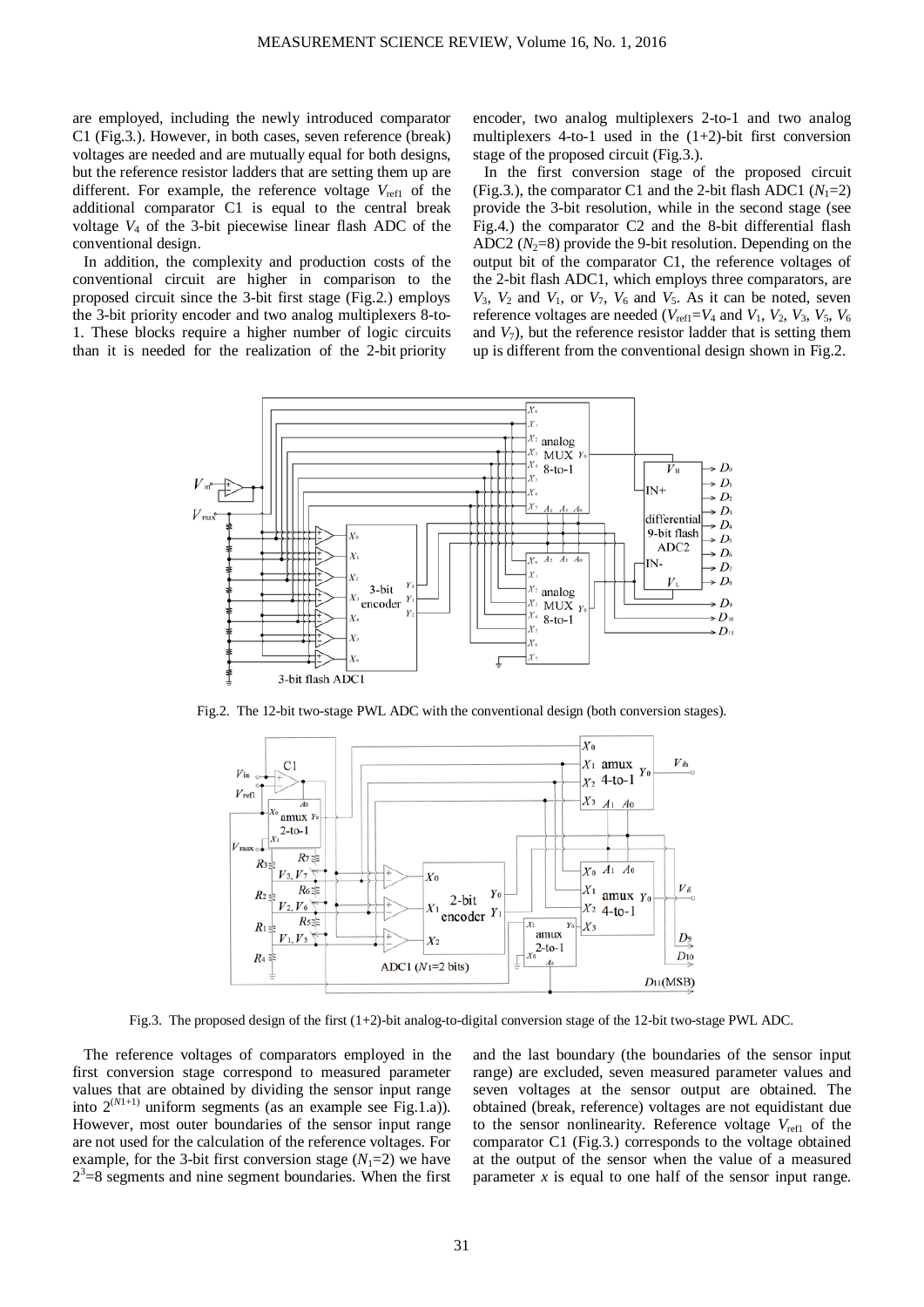This voltage is given with the following expression:

$$
V_{\text{ref1}} = f_s \left[ \frac{\left( x_{\text{min}} + x_{\text{max}} \right)}{2} \right],\tag{1}
$$

wherein  $f_s$  is a monotonically rising nonlinear transfer function of the sensor,  $x_{min}$  is the lower bound and  $x_{max}$  is the upper bound of the sensor input range. To simplify the explanation of the proposed method for the resolution increase of the two-stage PWL ADC without disturbing its basic principles it is assumed that the lower bound  $x_{\text{min}}$  is equal to 0.

The reference voltages of comparators that are composing the 2-bit flash ADC1 are derived from the maximal sensor output voltage  $V_{\text{max}}$ . For this purpose special design of the reference resistor ladder is proposed (Fig.3.). The voltage *V*max is obtained at the output of the sensor when the measured parameter *x* reaches the maximal value (upper bound of the sensor input range):

$$
V_{\text{max}} = f_s \left[ x_{\text{max}} \right]. \tag{2}
$$

The input range of the 3-bit first conversion stage goes from 0 to  $V_{\text{max}}$ , while the input range of the 2-bit flash ADC1 varies according to the comparator C1 output bit, i.e. it goes from 0 to  $V_{refl}$  or from  $V_{refl}$  to  $V_{max}$ . To adjust boundaries of the 2-bit flash ADC1 input range, two analog multiplexers 2-to-1, controlled by the C1 output bit, are introduced (see Fig.3.). In addition, the switches controlled by the output bit of the comparator C1 are introduced to provide the generation of corresponding reference voltages. Also, the modified resistor ladder contains one resistor less in comparison to the resistor ladder of the 3-bit first stage flash ADC of the conventional design (see Fig.2.).

When the sample of the sensor output voltage  $V_{\text{in}}$  belongs to lower section ( $V_{\text{in}} \leq V_{\text{ref1}}$ ), the output bit of C1 is 0 and the switches in the resistor ladder are open. In this case, the input range of the 2-bit flash ADC1 goes from 0 to the reference voltage  $V_{refl}$ . For the resolved section, on comparators' inputs are brought reference voltages  $V_3$ ,  $V_2$ and *V*<sup>1</sup> obtained using the resistor ladder composed of resistors  $R_3$ ,  $R_2$ ,  $R_1$  and  $R_4$ . When the sample  $V_{in}$  belongs to higher section ( $V_{\text{in}} > V_{\text{refl}}$ ), the output bit of the comparator C1 is 1. The obtained logic value closes the switches and changes the values of reference voltages. In this case, the reference voltages  $V_7$ ,  $V_6$  and  $V_5$  are obtained by forming parallel connections between the resistors  $R_3$  and  $R_7$ ,  $R_2$  and  $R_6$  and  $R_1$  and  $R_5$ , respectively. Since the resistances  $R_7$ ,  $R_6$ and  $R_5$  are chosen to be less than the resistances  $R_3$ ,  $R_2$  and  $R<sub>1</sub>$ , respectively, the equivalent resistances of their parallel connections are less than  $R_3$ ,  $R_2$  and  $R_1$ , respectively. As a result, higher reference voltages are obtained and brought on comparators' inputs  $(V_5 > V_1, V_6 > V_2$  and  $V_7 > V_3$ ). The output bit of C1 is the MSB bit (*D*11 bit from Fig.3.). When MSB bit is 0, the resistances of the currently employed resistors (in this case  $R_3$ ,  $R_2$ ,  $R_1$ , and  $R_4$  that has fixed and known in advance value) can be calculated as follows:

$$
R_i = \frac{V_{i+1} - V_i}{V_1} \cdot R_{2^{N_1}}, \text{ for } i = 1, ..., 2^{N_1} - 2, \quad (3)
$$

and

$$
R_i = \frac{V_{\text{max}} - V_i}{V_1} \cdot R_{2^{N_i}} \text{, for } i = 2^{N_1} - 1 \text{,}
$$
 (4)

wherein

$$
V_i = f_s(x_i)
$$
 and  $x_i = \frac{x_{\text{max}}}{2^{N_1 + 1}} \cdot i$ . (5)

However, when MSB bit is 1, the resistances of the newly employed resistors (in this case  $R_7$ ,  $R_6$  and  $R_5$ ) can be calculated as follows:

$$
R_{i} = \frac{R_{i-2^{N_{1}}}}{R_{i-2^{N_{1}}}} \cdot V_{1+2^{N_{1}}} - R_{2^{N_{1}}}} \cdot V_{2^{N_{1}}} \cdot R_{2^{N_{1}}}},
$$
  
for  $i = 1 + 2^{N_{1}}, \dots, 2^{N_{1}+1} - 2,$  (6)

and

$$
R_{i} = \frac{R_{i-2^{N_{1}}}}{R_{i-2^{N_{1}}}} \cdot V_{1+2^{N_{1}}} - R_{2^{N_{1}}}} \cdot V_{\text{max}} - V_{i}) \cdot R_{2^{N_{1}}}},
$$
  
for  $i = 2^{N_{1}+1} - 1,$  (7)

wherein again

$$
V_i = f_s(x_i) \text{ and } x_i = \frac{x_{\text{max}}}{2^{N_1 + 1}} \cdot i \,. \tag{8}
$$

The resistor  $R_i$ , for  $i=2^{N_1}$ , i.e.  $R_4$  for the particular case, has fixed value that is independent of the sensor transfer function, i.e. this resistor is not tunable (non-variable).

As already mentioned, two analog multiplexers 2-to-1 are introduced to provide the change of the 2-bit flash ADC1 input range boundaries. In addition, these multiplexers, controlled by the output of the comparator C1, are setting up the highest possible value for the higher segment boundary  $(V_{refl}$  or  $V_{max}$ ), and the lowest possible value for the lower segment boundary (0 or  $V_{refl}$ ). These values are brought on corresponding inputs of two analog multiplexers 4-to-1 (*X*0 and *X*3) together with the corresponding reference voltages. A segment, to which the input sample  $V_{\text{in}}$  belongs, is determined by the 2-bit flash ADC1, while two analog multiplexers 4-to-1 resolve boundaries of the determined segment according to the 2-bit flash ADC1 output bits (*D*10 and *D*9). The lower bound is marked with  $V_{i1}$  ( $i=1, 2, ..., 2^{N_1}$ ) and the higher bound is marked with  $V_{ih}$  ( $i=1, 2, ..., 2^{N1}$ ). By the end of the first conversion stage, boundaries of a segment to which the input sample  $V_{in}$  belongs and three most significant bits of the final output digital code are obtained.

To increase the resolution of the second conversion stage by one bit, the additional comparator C2 is introduced (Fig.4.). Since the flash ADC2 has linear transfer function, the reference voltage  $V_{ref2}$  is chosen to be in the middle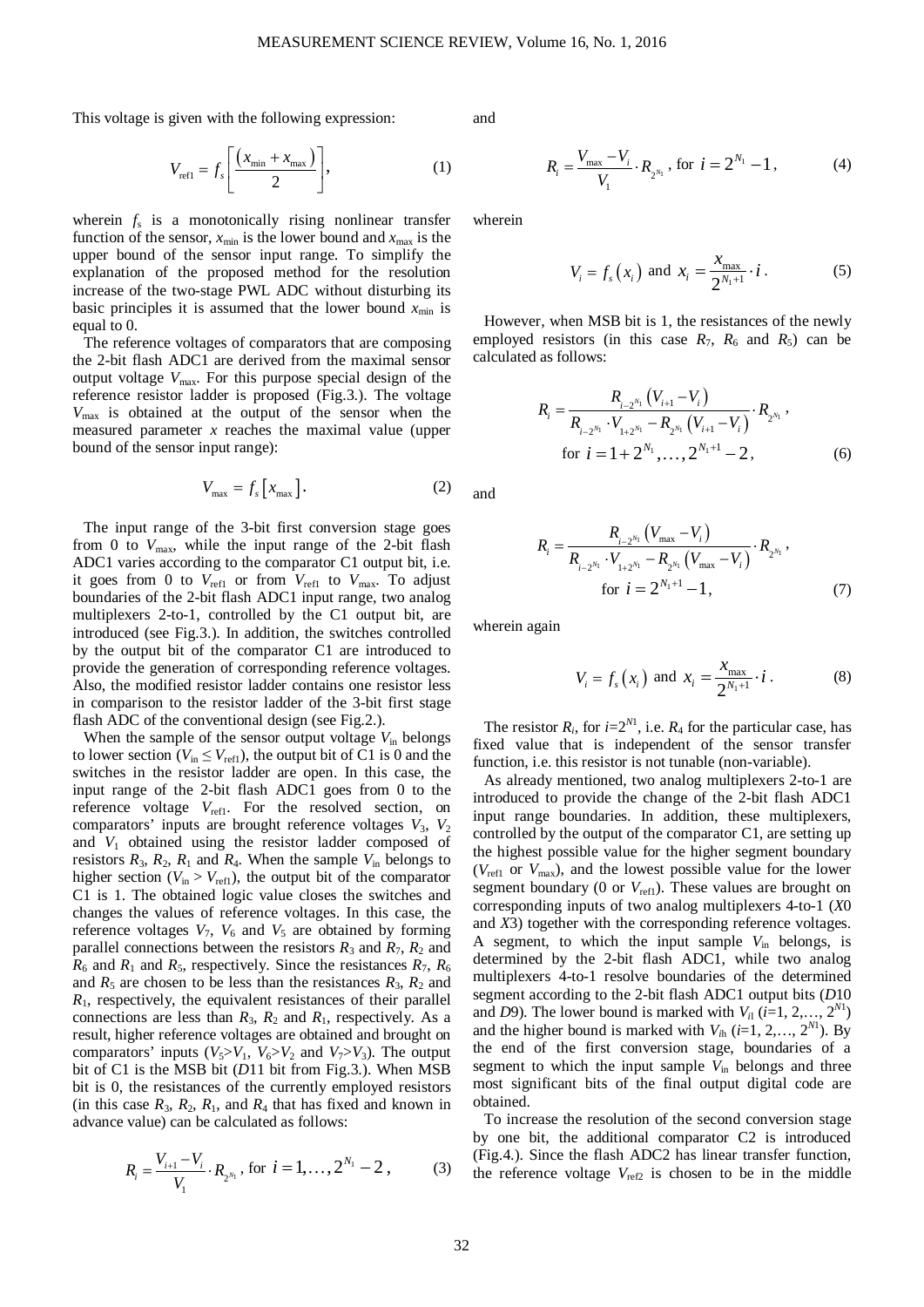between voltages *Vi*<sup>l</sup> and *Vi*h, i.e. similar to the solutions proposed in [8] and [9]. The voltage  $V_{ref2}$  is obtained from voltages *Vi*<sup>l</sup> and *Vi*<sup>h</sup> that are brought on the inputs of the passive averaging circuit composed of two resistors of equal resistances *R*, and can be expressed as follows:

$$
V_{\text{ref2}} = \frac{(V_{i1} + V_{i\text{h}})}{2}.
$$
 (9)

Two multiplexers 2-to-1 (Fig.4.), controlled by the output bit of the comparator C2 (*D*8 bit of the final digital output

code), select the boundaries of the corresponding section to which the input sample  $V_{\text{in}}$  belongs. Similar to the first conversion stage, for  $V_{\text{in}} \leq V_{\text{ref2}}$ , the output bit of C2 is 0 and the boundaries of the input range of the 8-bit differential ADC2 are  $V_{i1}$  (lower bound) and  $V_{ref2}$  (higher bound). For  $V_{\text{in}} > V_{\text{ref2}}$ , the output bit of C2 is 1 and the boundaries of the input range of the 8-bit differential ADC2 are  $V_{ref2}$  (lower bound) and *Vi*h (higher bound). After the selected boundaries are brought to the differential inputs of the 8-bit flash ADC2  $(V_1$  and  $V_1$ ), the remaining bits (from *D*7 to *D*0) of the final output digital code are resolved.



Fig.4. The proposed design of the second (1+8)-bit analog-to-digital conversion stage of the 12-bit two-stage PWL ADC.

#### 3. THE NUMERICAL RESULTS

The previously described method provides the resolution increase of the two-stage PWL ADC from 10 to 12 bits by using the 2-bit flash ADC1, the 8-bit flash ADC2 and two additional comparators, C1 and C2. The conventional approach of performing the resolution increase implies the employment of the 3-bit flash ADC in the first stage, and the 9-bit flash ADC in the second stage, i.e. two flash ADCs of increased resolutions. In the latter case, the total number of comparators employed is much greater [7]. To prove the cost-effectiveness of the proposed method, we have calculated the total number of employed comparators and compared it with the corresponding value obtained for the conventional approach. Considering that the number of comparators composing one *N*-bit flash ADC is  $2^N$ -1 [7], the total number of comparators composing the two-stage PWL ADC after the resolution is increased by one bit per conversion stage by using the proposed method  $n_{cp}$  is:

$$
n_{cp} = 1 + (2^{N_1} - 1) + 1 + (2^{N_2} - 1),
$$
 (10)

wherein  $N_1$  and  $N_2$  are the first and the second stage resolutions, respectively, before the resolution increase. However, the total number of comparators composing the two-stage PWL ADC after the resolution is increased by one bit per conversion stage by using the conventional method  $n_{\rm cc}$  is:

$$
n_{cc} = 2^{(N_1+1)} - 1 + 2^{(N_2+1)} - 1, \tag{11}
$$

wherein  $N_1$  and  $N_2$  are the first and the second stage

resolutions, respectively, before the resolution increase. A significant portion of complexity and power consumption of the two-stage PWL ADC originates from employed comparators. A difference in the number of employed comparators reveals a difference in the complexity and power consumption between two discussed designs of the two-stage PWL ADC. The following expression shows the relative difference in percentage between numbers of comparators employed by these two designs of the twostage PWL ADC:

$$
\delta_r \left[ \% \right] = \left( \frac{n_{cc} - n_{cp}}{n_{cc}} \right) \cdot 100 = \frac{1}{2} \left( 1 - \frac{1}{2^{N_1} + 2^{N_2} - 1} \right) \cdot 100. \tag{12}
$$

The previous expression is derived by substituting  $n_{cp}$  and  $n_{\rm cc}$  with the expressions (10) and (11), respectively. The numeric values of the previously defined parameters are given in Table 1 for different combinations of resolutions *N*<sup>1</sup> and  $N_2$  of the flash ADC1 and ADC2, respectively.

Table 1. The two-stage PWL ADC parameters in relation to the resolutions  $N_1$ ,  $N_2$  and applied method for the resolution increase.

| $1+N_1$ | $1+N_2$  | $n_{cp}$ | $n_{\rm cc}$ | $n_{\rm cc}$ - $n_{\rm cp}$ | $\delta_{r}$ [%] |
|---------|----------|----------|--------------|-----------------------------|------------------|
| [bit]   | [bit]    |          |              |                             | (12)             |
| $1+2$   | $1 + 8$  | 260      | 518          | 258                         | 49.807           |
| $1+2$   | $1 + 10$ | 1028     | 2054         | 1026                        | 49.951           |
| $1+2$   | $1+12$   | 4100     | 8198         | 4098                        | 49.988           |
| $1+2$   | $1 + 14$ | 16388    | 32774        | 16386                       | 49.997           |
| $1 + 4$ | $1 + 8$  | 272      | 542          | 270                         | 49.816           |
| $1 + 4$ | $1 + 10$ | 1040     | 2078         | 1038                        | 49.952           |
| $1 + 4$ | $1 + 12$ | 4112     | 8222         | 4110                        | 49.988           |